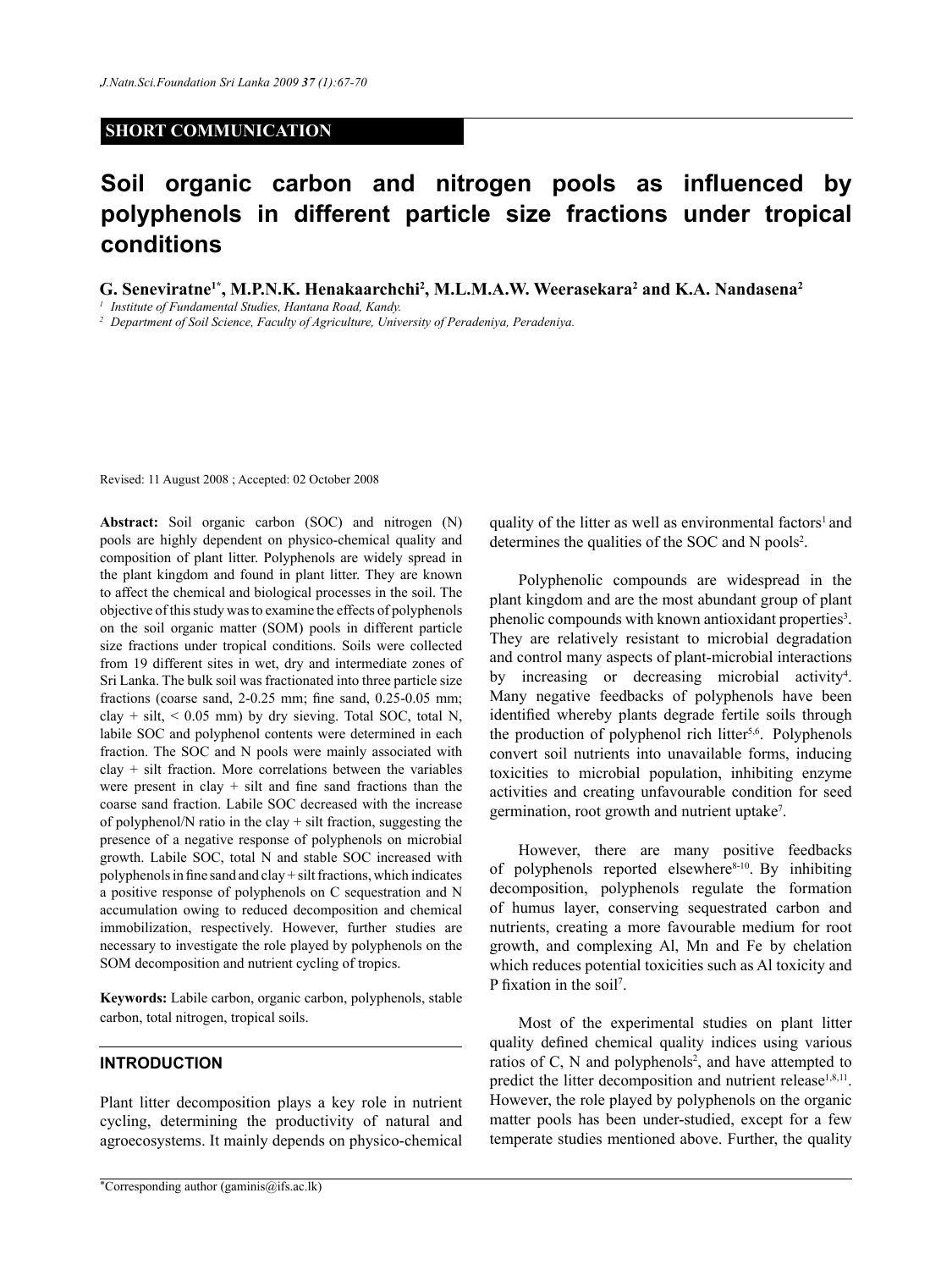and quantity of the SOM pools vary with the particle size fractions of the soils<sup>12</sup>, and the fractionation allows a better understanding of the SOM rather than unfractionated soil<sup>13</sup>. Thus the objective of the present study was to examine the effect of the soil polyphenols on the SOC and N pools of different particle size fractions in some tropical soils.

#### **METHODS AND MATERIALS**

*Site selection, soil sampling and sample preparation*: Sri Lanka has a tropical climate and is divided into wet, intermediate and dry zones based on the intensity of rainfall<sup>14</sup>. Soil samples were collected from 16 home gardens, 2 vegetable fields and a cocoa plantation representing a range of soils in dry, wet and intermediate zones. The floor litter layer was removed and three random soil samples were taken from a 0-10 cm depth from each site to prepare a composite sample. The samples were air dried at room temperature and all visible organic debris, living fauna, stones, plant roots etc., were removed. Soil fractionation was done by the dry sieving method. Three hundred and fifty grams of the soil samples were fractionated to 2-0.25 mm, 0.25-0.05 mm and  $\leq$  0.05 mm using a mechanical sieve shaker. They represented coarse sand, fine sand and clay + silt fraction, respectively.

*Chemical Analyses*: Soil pH was measured at a ratio of 1:2.5 (w/w) of soil to water, using a pH meter. Total extractable polyphenols was measured by Folin-Denis reagent<sup>15</sup>. Labile SOC (microbial biomass C and other easily decomposable C) was measured by the modified permanganate oxidizable C method<sup>16</sup>. Total SOC was determined by the wet oxidation method without using external heating, in which organic carbon was oxidized by the acidified dichromate solution<sup>15</sup>. Then, stable SOC was calculated by subtracting the labile SOC from the total SOC. Total N was analyzed using the Kjeldhal method<sup>17</sup>. Data were analyzed using the Proc GLM procedure and means were separated by Tukey's HSD test. Correlation and regression analyses were performed to establish relationships. All data were analysed using SAS software<sup>18</sup>.

#### **RESULTS AND DISCUSSION**

Soil pH varied from 4.20 to 8.33 in different sites sampled (Table 1). Labile C and total N showed very high variabilities whereas stable C had a relatively low variability among sites. The SOC and N pools among the three particle size fractions increased in the order of: coarse sand  $\le$  fine sand  $\le$  clay  $+$  silt (Table 2). Their calculated C/N ratios increased in the order of: coarse sand = clay + silt < fine sand. Those pools were highly associated with the clay  $+$  silt fraction than the other two fractions. Similar results have been reported by many researchers<sup>19-21</sup>. In general, sand sized fractions mainly consist of macro-organic matter which are much susceptible to microbial mineralization. On the other hand, clay and silt sized particles are enriched in microbial products and plant derived aromatic compounds, which are inaccessible to microbes. Therefore, the SOM is preserved in the fine fractions as the primary reservoir of C and N  $^{22,23}$ .

A negative relationship was observed between the labile SOC and polypheno0l/N ratio in clay + silt fraction (Figure 1). Many studies have shown that polyphenols decrease the N availability8,24,25,26. It has been reported that the polyphenol/N ratio is a determinant of the N release of organic materials with limited N concentrations  $\leq$  1%  $^{26}$ . In agreement with that, present study indicated that the relationship was significant when soil total N concentrations were  $\leq 0.42\%$ . In both studies, the C/N ratios of the substrates were comparable (i.e. 31 against 37). Phenolic compounds have been shown to increase N immobilization through protein complexation, thus decreasing the N availability for microbial growth<sup>27</sup>. This was confirmed by the observed positive correlation between polyphenols and total N in both fine sand and  $clay + silt$  fractions (Table 3). This process enhances N



 **Table 1:** Initial soil properties of the sites studied

| Soil character          | Range          | Mean  | CV(%) |
|-------------------------|----------------|-------|-------|
| pH                      | $4.20 - 8.33$  | 645   | 16.39 |
| Polyphenols $(g/100 g)$ | $2.14 - 6.99$  | 4.20  | 27.73 |
| Labile C $(g/100 g)$    | $0.23 - 1.89$  | 0.98  | 60.20 |
| Stable C $(g/100 g)$    | $1.01 - 4.77$  | 2.35  | 43.01 |
| Total C $(g/100 g)$     | $1.44 - 5.63$  | 3.33  | 39.23 |
| Total N $(g/100 g)$     | $0.025 - 0.15$ | 0.062 | 50.26 |

CV- coefficient of variation

**Figure 1:** Relationship between labile SOC and polyphenol/N ratio in clay + silt fraction of the soils studied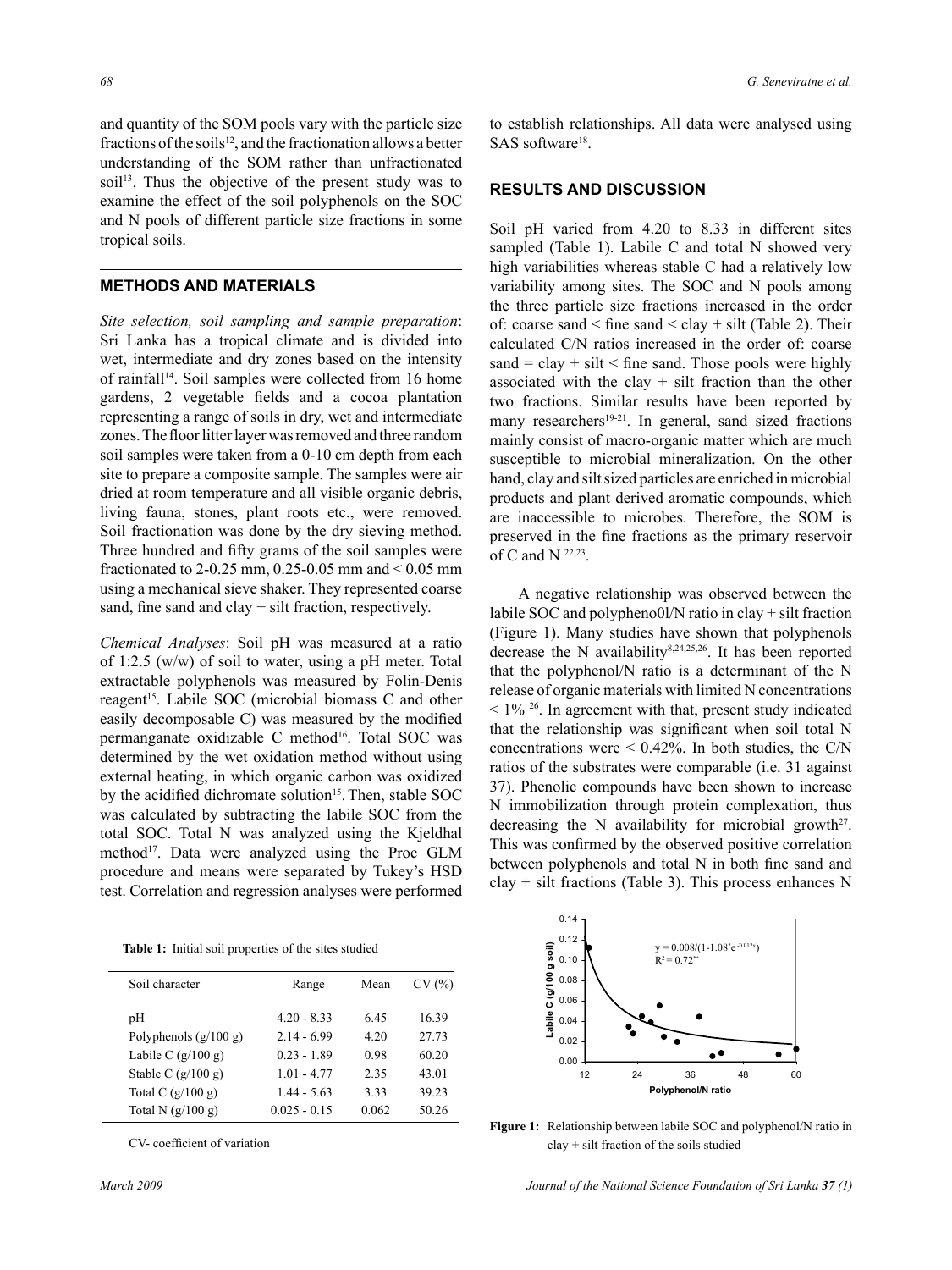| studied     |            |                          |                   |         |                   |
|-------------|------------|--------------------------|-------------------|---------|-------------------|
|             | Polyphenol | Labile C                 | Total SOC         | Total N | Polyphenol/N      |
|             |            | $(g/100 g \text{ soil})$ |                   |         | ratio             |
| Coarse sand | 6.00a      | 0.1259 <sub>b</sub>      | 2.86 b            | 0.078 b | 116a              |
| Fine sand   | 4.32 h     | 0.1562 h                 | 4.27 <sub>b</sub> | 0.111h  | 49.1 <sub>b</sub> |

Clay + silt 5.38 ab 0.2277 a 7.34 a 0.202 a 32.7b MSD (0.05) 1.06 0.0564 2.58 0.042 43.7  $CV(%)$  25.5 41.8 67.4 40.5 83.4

 **Table 2:** Distribution of organic carbon and nitrogen pools in different particle size fractions of the soils

Values in the same column followed by different letters are significantly different at 5% probability level. MSD-minimum significant difference. CV-coefficient of variation.

**Table 3:** Correlation coefficients (r) between the soil organic carbon and nitrogen pools of different particle size fractions of the soils studied

|            |                                           | Labile C                             | Stable C                              | <b>Total N</b>                         |
|------------|-------------------------------------------|--------------------------------------|---------------------------------------|----------------------------------------|
| Polyphenol | Coarse sand<br>Fine sand<br>$Clav + silt$ | $0.040$ ns<br>$0.601**$<br>$0.734**$ | $-0.198$ ns<br>$0.480*$<br>$0.446$ ns | $-0.319$ ns<br>$0.414$ ns<br>$0.614**$ |
| Labile C   | Coarse sand<br>Fine sand<br>$Clay + silt$ |                                      | $0.294$ ns<br>$0.729**$<br>$0.332$ ns | $-0.039$ ns<br>$0.748**$<br>$0.845**$  |
| Stable C   | Coarse sand<br>Fine sand<br>$Clav + silt$ |                                      |                                       | $0.629**$<br>$0.935**$<br>$0.391$ ns   |
|            |                                           |                                      |                                       |                                        |

ns- not significant at 5% probability level.

\* significant at 5% probability level.

\*\* highly significant (probability  $\leq 1\%$ ).

conservation and sequestration into a large unavailable pool of the SOM 7,28. Consequently, it decreases microbial biomass C in the soil, which is positively correlated with the labile C content<sup>29,30</sup>. In addition, polyphenols may interfere in enzyme functions or decomposer metabolism, resulting in the reduction in microbial growth $31$ .

In the fine sand and clay  $+$  silt fractions, there were positive correlations between polyphenols and labile SOC. This could be due to degradation and use of polyphenols as food sources by laccase producing microbes<sup>32</sup>. It has been reported that phenolics primarily increase microbial activity when biota use phenolic compounds as a C source $9,10$ . On the other hand, some fungi can produce polyphenolic compounds as secondary metabolites. Consequently, polyphenol content increases with polyphenol-producing fungal population<sup>8</sup>, which contributes to labile SOC pool. The labile SOC content was positively correlated with the total N content in clay + silt and fine sand fractions, indicating the immobilization of N in the microbial biomass (Table 3).

This study indicates that polyphenols play a role in controlling N availability and labile SOC and hence stable C accumulation in the fine soil fractions, but it is not clear in the coarse fraction. The fractionation of the soils revealed that, this control occurs in the fine fractions, which would otherwise be masked by the coarse fraction. Thus, it is clear that soil polyphenols affect positively as well as negatively on the SOC and N pools not only in temperate conditions, but also in the tropics. Such effects in the coarse fraction have not been reported. On the basis of the above findings, it is necessary that further studies be carried out to investigate the role played by polyphenols on the SOM decomposition and nutrient cycling in the tropics.

#### **Acknowledgement**

The assistance rendered by Ms. K. Karunaratne, Dr. R. Ratnayake, and Mr. K. Karunadasa and all other members of the BNF project is acknowledged for their valuable support during this study. Resources generated through funding of the Belgian Administration for the Development Corporation (BADC) during 1991-1997 were also used in the present study.

#### **References**

- 1. Seneviratne G. (2000). Litter nitrogen release in tropical agro-ecosystems. *Current Science* **79**(8): 1054.
- 2. Vanlauwe B., Diels J., Sanginga N. & Merckx R. (1997). Residue quality and decomposition: an unsteady relationship? In: *Driven by Nature: Plant Litter Quality and Decomposition*. (Eds. G. Cadisch & K.E. Giller). pp. 157-166. CAB, Wallingford, UK.
- 3. Rice-Evans C.A., Burdon R.H. & Binding R.H. (1994). *Free Radical Damage and its Control.* pp. 408. Elsevier, Amsterdam.
- 4. Jayasinghearachchi H.S., Seneviratne G. & Weerasinghe H.M.P.M. (2006). Tannin interactions with legumerhizobial N2 fixing symbiosis. *International Journal of Agricultural Research* **1**(1): 1-7.